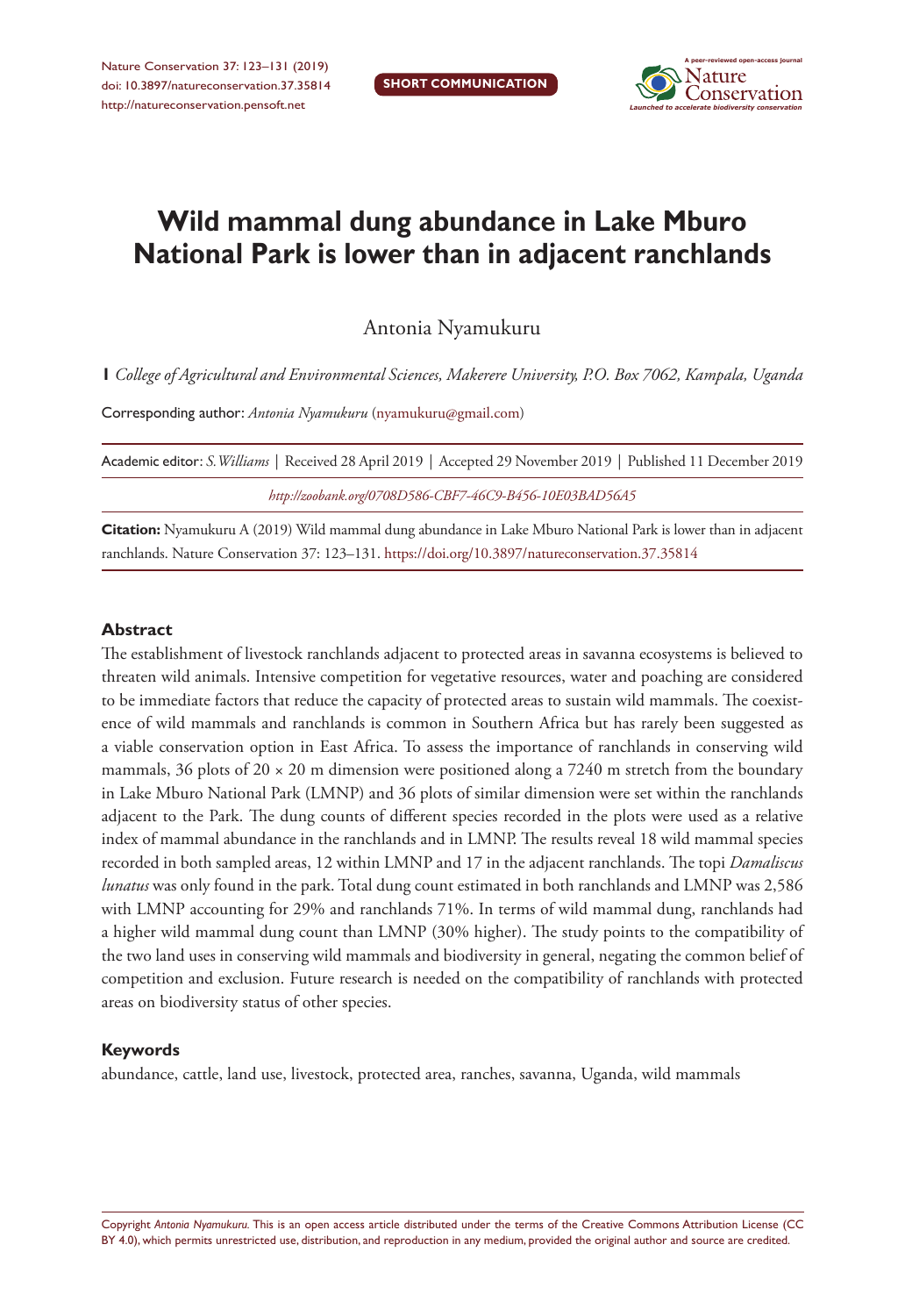## **Introduction**

The assumption that biodiversity is higher in protected areas than in other land uses has dominated biodiversity conservation discourse (Stoner et al. 2007; Geldmann et al. 2013; UNEP-WCMC et al. 2018). This assumption is further supported by the fact that land use is among the major threats to biodiversity (Sala et al. 2000; Asner et al. 2010). To conservation purists, the exclusion of land uses that are perceived to be incompatible with protected areas is the best way to counter biodiversity loss. Unfortunately, exclusion has not completely halted the loss of biodiversity in protected areas and in some cases has exacerbated human-wildlife conflict since communities still want to access essential resources within the protected areas (Mistry and Beradi 2000; Lindsey et al. 2012). The demand for land and its resources in areas adjacent to protected areas managed for biodiversity conservation is increasingly putting pressure on biodiversity conservation areas, prompting the need for land use options that can simultaneously conserve biodiversity and serve other production uses (Prins 1992; Marchant 2010). Such land uses act as dispersal areas for wild animals especially where the land tenure system does not restrict access to environmental resources (Okello and Kioko 2010).

Lake Mburo National Park (LMNP), the smallest grassland protected area (260 km2 ) in Uganda located within a dryland savanna, is surrounded by livestock ranchlands (Blösch 2002). The land tenure systems in Lake Mburo include private property, non-property, customary communal and customary individualized tenure (Kisamba-Mugerwa et al. 2006). The creation of the park resulted in local resistance and ensuing socio-political conflicts (Marquardt et al. 1994). Grazing land was reduced and livestock restricted from entering the gazetted park area since grazing was perceived to be incompatible with wildlife conservation. However, the decision to exclude livestock grazing from the park was not guided by any critical study to assess whether exclusion was the best option for conserving biodiversity. Using dung counts of wild mammals in LMNP and the adjacent ranchlands, this study assesses the compatibility of the two intensive land uses in conserving wild mammals. The aim of this study is to test the common assumption that biodiversity is higher in protected areas than on other land uses.

## **Methods**

The study was conducted in the eastern part of LNMP and the adjacent ranchlands, in Kiruhura District, South Western Uganda. The park lies at an altitude of about 1200 m above sea level, average annual rainfall of 888 mm and mean annual temperatures of 22.9 °C are recorded at the nearest weather station in Mbarara (Blösch 2002). The park is part of the Kagera savanna ecosystem (Blösch 2002). The original vegetation is classified as dry *Vachellia* Savanna with *Vachellia* species being dominant (Langdale-Brown et al. 1964) though currently savanna vegetation is heavily degraded leaving a woody layer of *Acacia hockii* (Blösch 2002). Mammalian wildlife currently inhabiting the park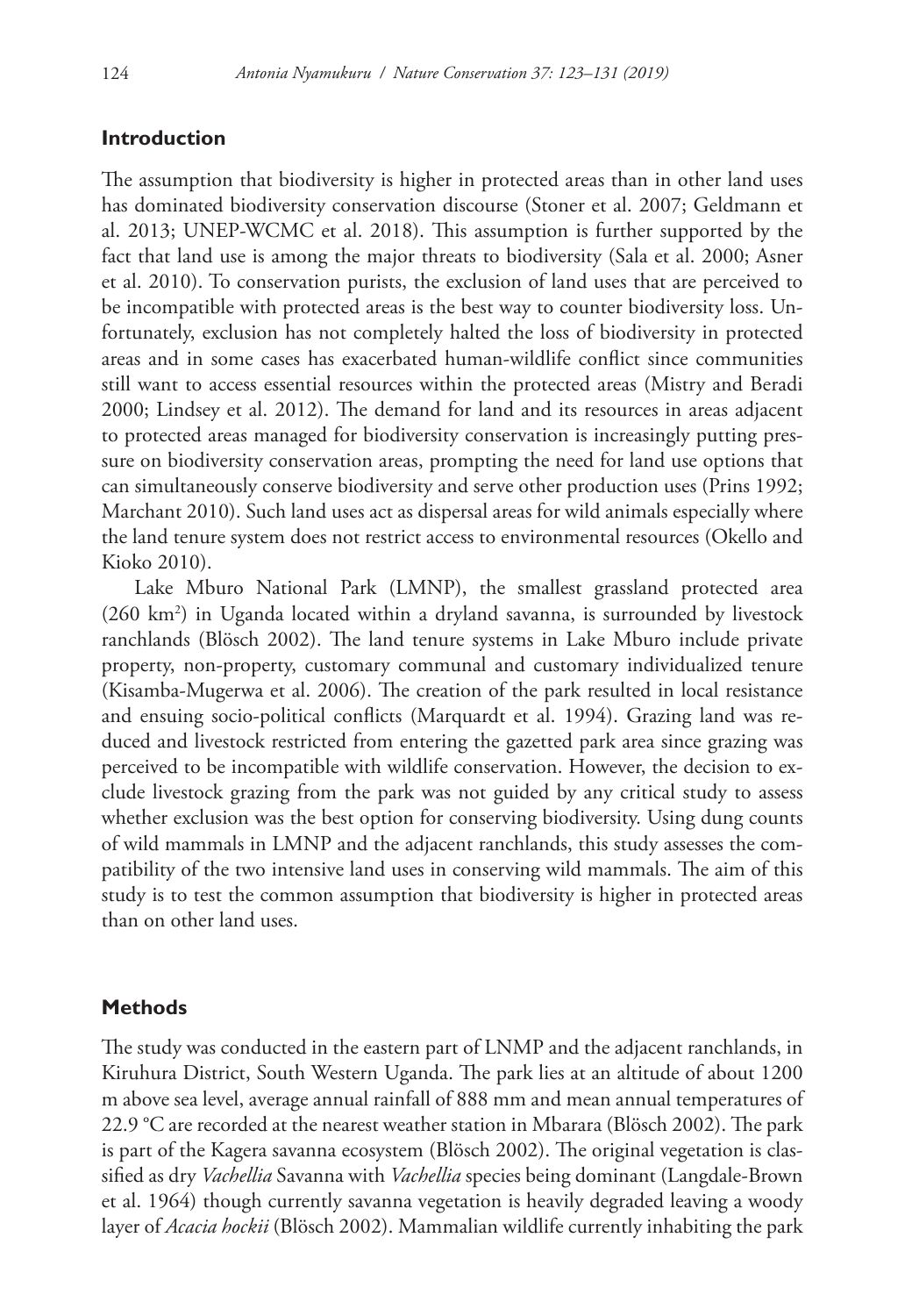include zebra *Equus quagga boehmi*, impala *Aepyceros melampus*, waterbuck *Kobus ellipsiprymnus*, eland *Taurotragus oryx*, topi *Damaliscus lunatus*, warthog *Phacochoerus africanus* and bushbuck *Tragelaphus scriptus*. The Ankole cattle *Bos taurus* and goats *Capra hircus* are the common livestock (Blösch 2002; Rannestad et al. 2006). LMNP is largely used for wildlife conservation and recreation/ tourism. Outside the park, ranchland and communal grazing lands are the major land use types (Kagoro‐Rugunda 2004; Rannestad et al. 2006).

I systematically paired sites in LMNP and the adjacent ranchlands running parallel to the boundary across the two land uses between June and September 2015. The boundary between LMNP and the ranchlands is unfenced and demarcated with concrete pillars. The herbaceous vegetation on either side of the boundary is different but the woody vegetation is similar (Nyamukuru et al. 2019). Additionally, the herbaceous composition is associated with mammals and the grazing intensity is different between the ranchlands and LMNP (Nyamukuru et al. 2019; Nyamukuru et al. unpublished data). In total, four sites of 1060 m each in LMNP and in the ranchlands were paired (Figure 1). In each site, I established 9 plots of  $20 \times 20$  m, giving a total of 72 plots. The plots were positioned at progressive distances of 300, 420 and 540 m away from the boundary into LMNP and the same distances were applied from the borders into the ranchlands. The distance of 300 m away from the boundary was applied to avoid the edge effect (Broadbent et al. 2008). Furthermore, wild animals maintain a shorter distance away from grazing (livestock) than from other human activities like agriculture and settlement (Okello and Kioko 2010). I recorded mammals by looking at the presence and frequency of dung piles in  $20 \times 20$  m plot. The chances of finding dung piles were equally likely on both sides of the boundary. The dung pile was identified and attached to mammal species with the help of an experienced game ranger. The dung counts in this study are used as a proxy for biodiversity, distribution and relative abundance of mammals. The assumption is that if dung count rates are higher in the ranchlands than the national park, this may suggest that the population density could be higher in the ranchlands that produce it. The dung counts were used over alternative methodologies because studies have shown that they are accurate estimates of mammal population biomass and density (Barnes 2001; Young et al. 2005; Boafo et al. 2009). Secondly, the dung method was used in this study because I assumed that a short distance of 540 m away from the boundary will capture animals with both large home range and those that range near the boundary. Although the distance seems small, from the data, that error does not affect the results and the conclusion. The use of dung to estimate mammal densities and biomass has also been demonstrated by several researchers (Karanth and Sunquist 1992; Plumptre and Harris 1995; Young et al. 2005). To test whether the relative abundance of wild mammals is greater inside LMNP than the adjacent ranchlands, a generalized linear mixed effect model with a restricted maximum likelihood (nlme R package) was used. The dung count in the model was used as a response variable and land use as a predictor variable. Random factors were mammal species identity and plot. The distance from the boundary was added to the model after testing the effect of land use to test if it could explain additional differences. The analysis was performed using R statistical software (R Development Core Team 2016).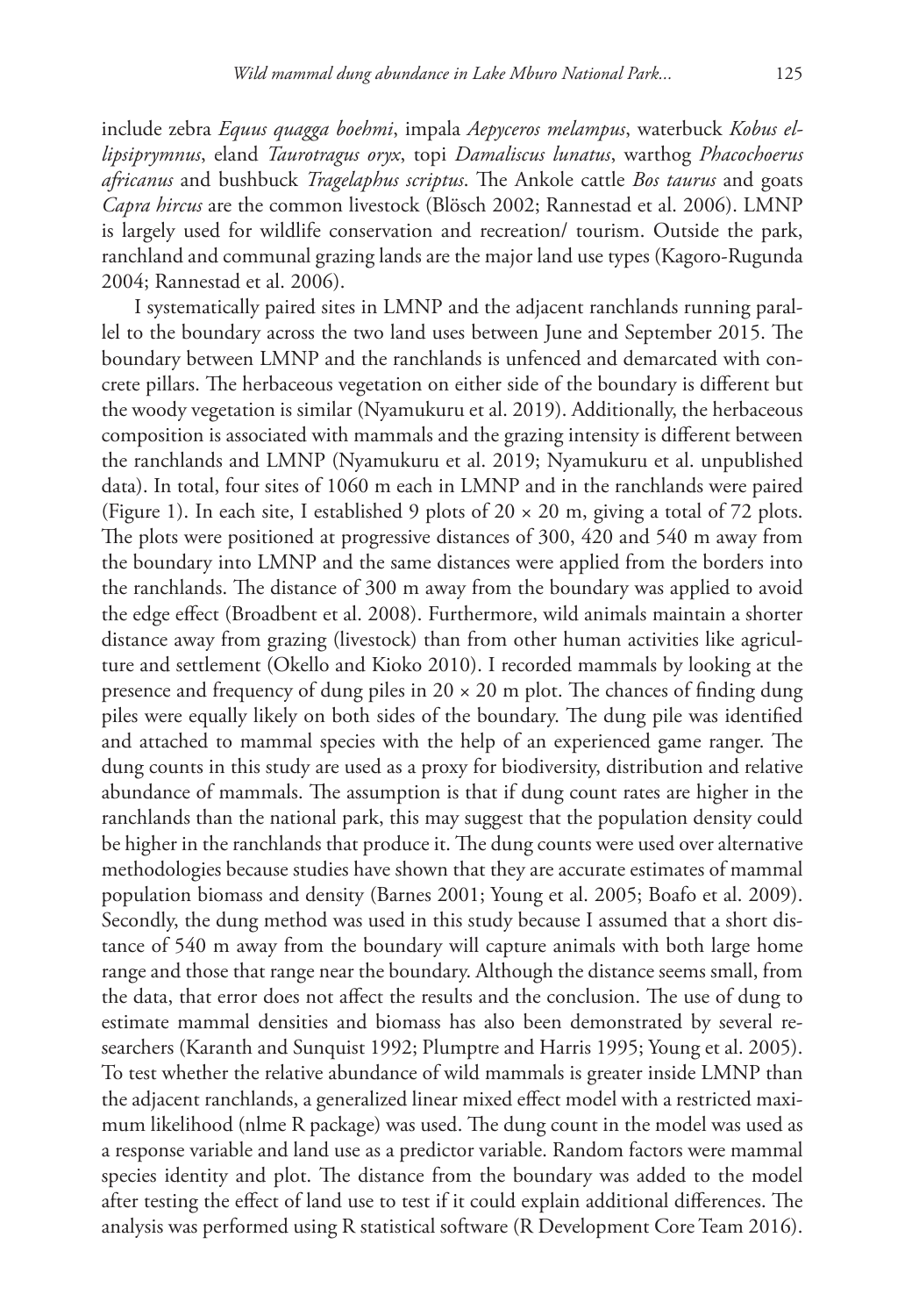

**Figure 1.** The sampling design within Lake Mburo National Park and ranchlands. Eight sites (4 in LMNP and 4 in ranchlands) were sampled out; in each site 9 plots of  $20 \times 20$  m were designated.

## **Results and discussion**

Results from the study reveal the presence and distribution of wild mammals within the two land uses. In total, 18 wild mammals were found to range within the sampled corridor, with ranchlands recording more (17) wild mammal species than LMNP (Table 1). There is a significant difference in dung counts between LMNP and the ranchlands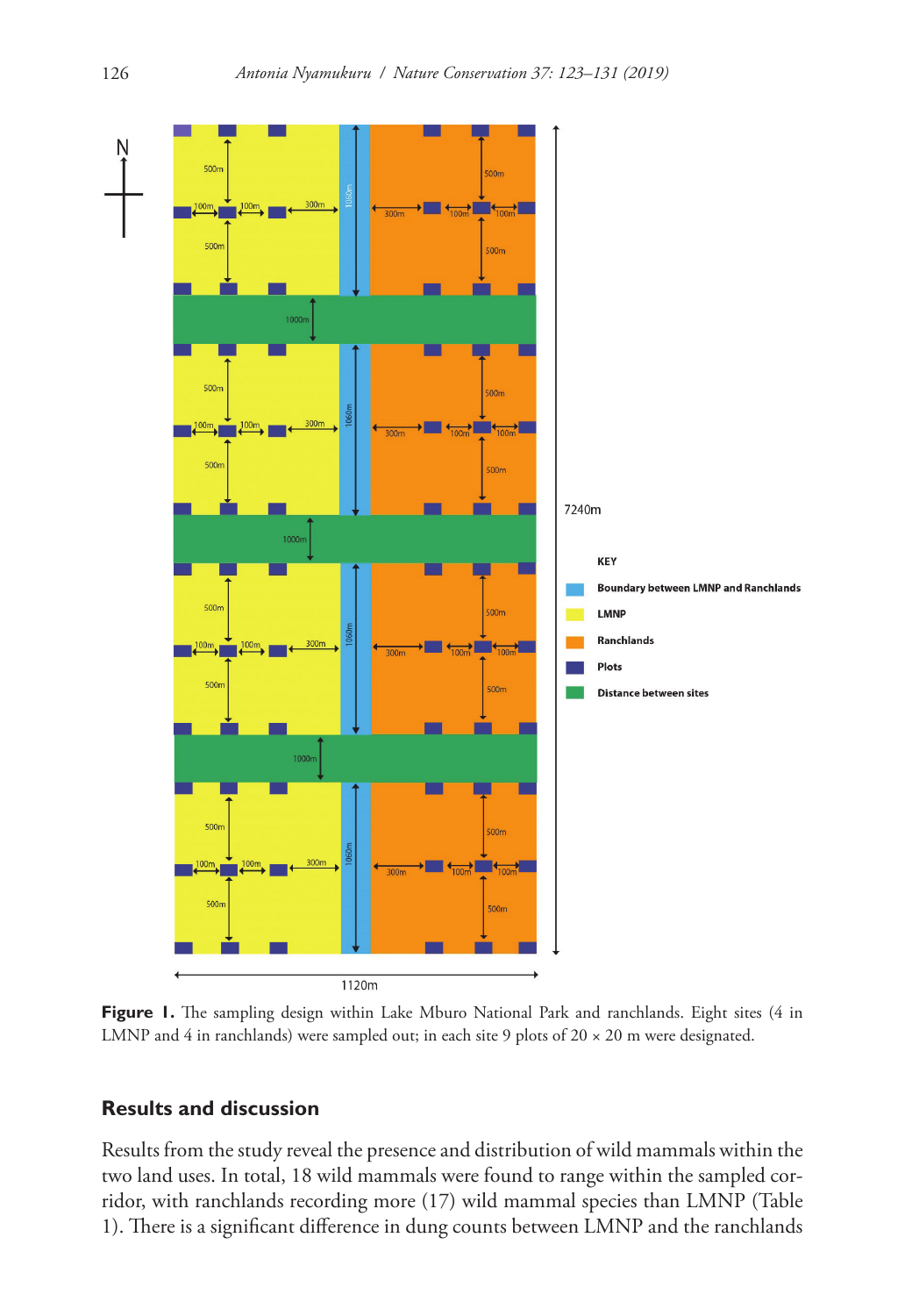(estimate =0.55, standard error = 0.17, *z* value = 3.21, *p* < 0.01). Ranchlands still held a higher wild mammal dung count (1,183) as compared to LMNP (629) suggesting that the population density could be higher in the ranchlands, and that they are a preferred site for wild mammals. The distance from the boundary did not explain any additional variations (estimate = -0.00, standard error <0.01,  $z$  value = -1.61,  $p = 0.11$ ) implying that land use or a different factor influences the relative abundance of wild mammals. The likely factor is the variation of the herbaceous vegetation in the two land uses (Nyamukuru et al. 2019) which could suggest different diet in the ranchlands and LMNP. Studies further reveal the presence of cattle *Bos taurus* and horses *Equus caballus* within LMNP but no goats *Capra hircus* (Table 1). The distribution of individual species within the two land uses based on study results shows a coexistence of livestock and wild mammals. Zebra *Equus quagga boehmi*, cattle *Bos taurus* and eland *Taurotragus oryx* had a higher dung count in the ranchlands than LMNP, bushbuck *Tragelaphus scriptus*, bush duiker *Sylvicapra grimmia*, dwarf mongoose *Helogale parvula* and goat *Capra hircus* were only found in the ranchlands (Table 1).

Results of the survey indicate that contrary to received conventional wisdom (Geldmann et al. 2013) ranchlands returned a higher relative abundance of wild mammals than LMNP. This is evidence that wild mammals either periodically migrate from

| English name   | Zoological name        | <b>Lake Mburo National Park</b> | Ranchlands     |
|----------------|------------------------|---------------------------------|----------------|
|                |                        | Dung counts                     |                |
| Wild mammals   |                        |                                 |                |
| Zebra          | Equus quagga boehmi    | 266                             | 538            |
| Buffalo        | Syncerus caffer        | 163                             | 6              |
| Warthog        | Phacochoerus africanus | 68                              | 28             |
| Impala         | Aepyceros melampus     | 66                              | 466            |
| Eland          | Taurotragus oryx       | 31                              | 82             |
| Baboon         | Papio anubis           | 12                              | 9              |
| Topi           | Damaliscus lunatus     | 8                               |                |
| Waterbuck      | Kobus ellipsiprymnus   | 6                               | 10             |
| Hippopotamus   | Hippopotamus amphibius | 5                               | 3              |
| Bush pig       | Potamochoerus larvatus | 2                               | 2              |
| African hare   | Lepus victoriae        | 1                               | 7              |
| Bushbuck       | Tragelaphus scriptus   |                                 | 3              |
| Bush duiker    | Sylvicapra grimmia     |                                 | 12             |
| Monkey         | Cercopithecus aethiops | 1                               | 3              |
| Hare           | Lepus spp              |                                 | 6              |
| Mongoose       | Helogale spp.          |                                 | 4              |
| Dwarf mongoose | Helogale parvula       |                                 | 2              |
| Hyaena         | Crocuta crocuta        |                                 | $\overline{2}$ |
| Total          |                        | 629                             | 1,183          |
| Livestock      |                        |                                 |                |
| Ankole cattle  | Bos taurus             | 122                             | 619            |
| Horse          | Equus caballus         | 1                               | 23             |
| Goat           | Capra hircus           |                                 | 9              |
| Total          |                        | 123                             | 651            |

**Table 1.** The dung counts of wild mammals and livestock recorded in Lake Mburo National Park and the adjacent ranchlands.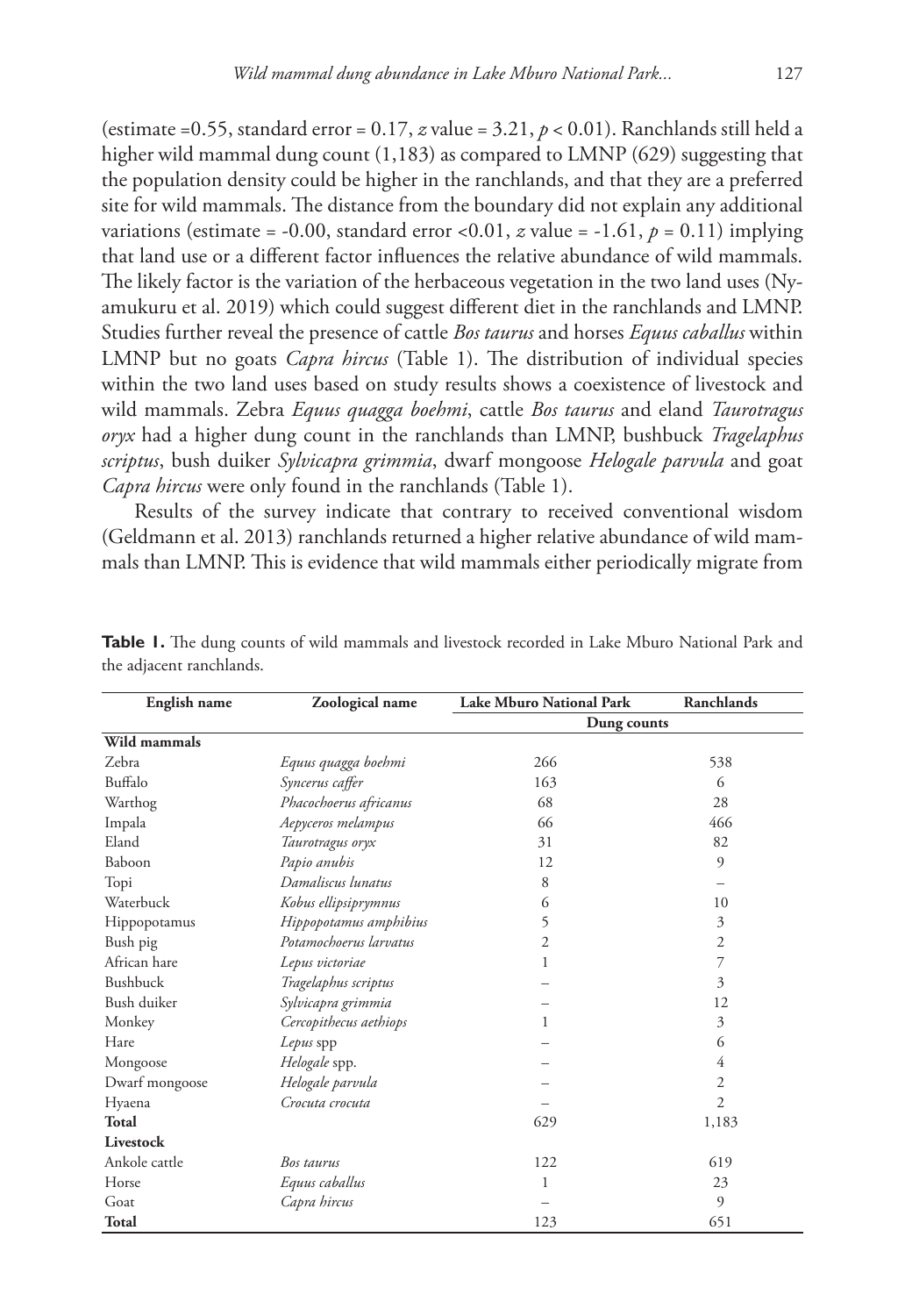the Park to neighboring land uses or live there as residents as also observed by Guard (1991) and Averbeck (2002) in Lake Mburo ecosystem. The presence of bushbuck *Tragelaphus scriptus*, hyaena *Crocuta crocuta*, mongoose *Helogale* spp., hare *Lepus* species and bush duiker *Sylvicapra grimmia* on ranchlands and not LMNP further demonstrates the lack of imminent threats to these animals on the ranchlands but rather a possibility of coexistence. By choosing to range on ranchlands rather than the protected area, these species affirm the existence of more suitable ecological conditions and the differences in habitat selection by different species. A similar study by Okello and Kioko 2010 found that the likelihood of finding several species in Olgulului – Ololorashi Group Ranch was high compared to Amboseli National Park due to the different ecological needs of species. The existence of cattle *Bos taurus* in the park, and not goats *Capra hircus*, also points to greater and deeper functional relationships between specific species and rangelands. These results are also supported by Rannestad et al. (2006) who undertook similar studies in Lake Mburo using a different approach of line transect distance sampling method in the same study sites but at a wider scale.

The coexistence of wild mammals and livestock in rangelands as demonstrated by studies conducted in such lands (Jensen 2001; Niamir-Fuller et al. 2012), has tended to overshadow the conflict narrative. Local communities have, amidst challenges, sustained their different livelihoods in such environments. The Lake Mburo scenario is an example; before gazetting and demarcating the park in 1983, pastoralists coexisted with wildlife for a long time dating back to the 1800s when the ecosystem was a traditional grazing land and hunting ground for the King (Marquardt et al. 1994). However, against that, Caro et al. (1998) and Crosmary et al. (2015) reported higher wild mammal densities in the protected area than the adjacent land uses. Furthermore, the presence of wild mammals in ranchlands means that these land uses are dispersal areas of LMNP and hence relieving the wild mammal population density pressure from the small park.

## **Conclusions**

Notwithstanding studies that suggest greater competition and conflict between wildlife and other land uses (Prins 2000; Young et al. 2005; Niamir-Fuller et al. 2012), results from this study tend to demonstrate the positive conservation value of ranchlands in the conservation of biodiversity, specifically wild mammals. However, given the delicate nature of wildlife-human interface, there is need for further research on the biodiversity status of other species in the ecosystem to reach a conclusive and informed decision on the compatibility of the two land use types within the greater Lake Mburo ecosystem and its conservation goals. Given the existence of wild mammals in ranchlands and livestock in LMNP as demonstrated in this study, it is important that LMNP and nearby land owners reach agreed management positions. The two parties ought to come up with strategic action on resolving compensation and injury claims raised by ranchers as well as livestock that stray into the LMNP.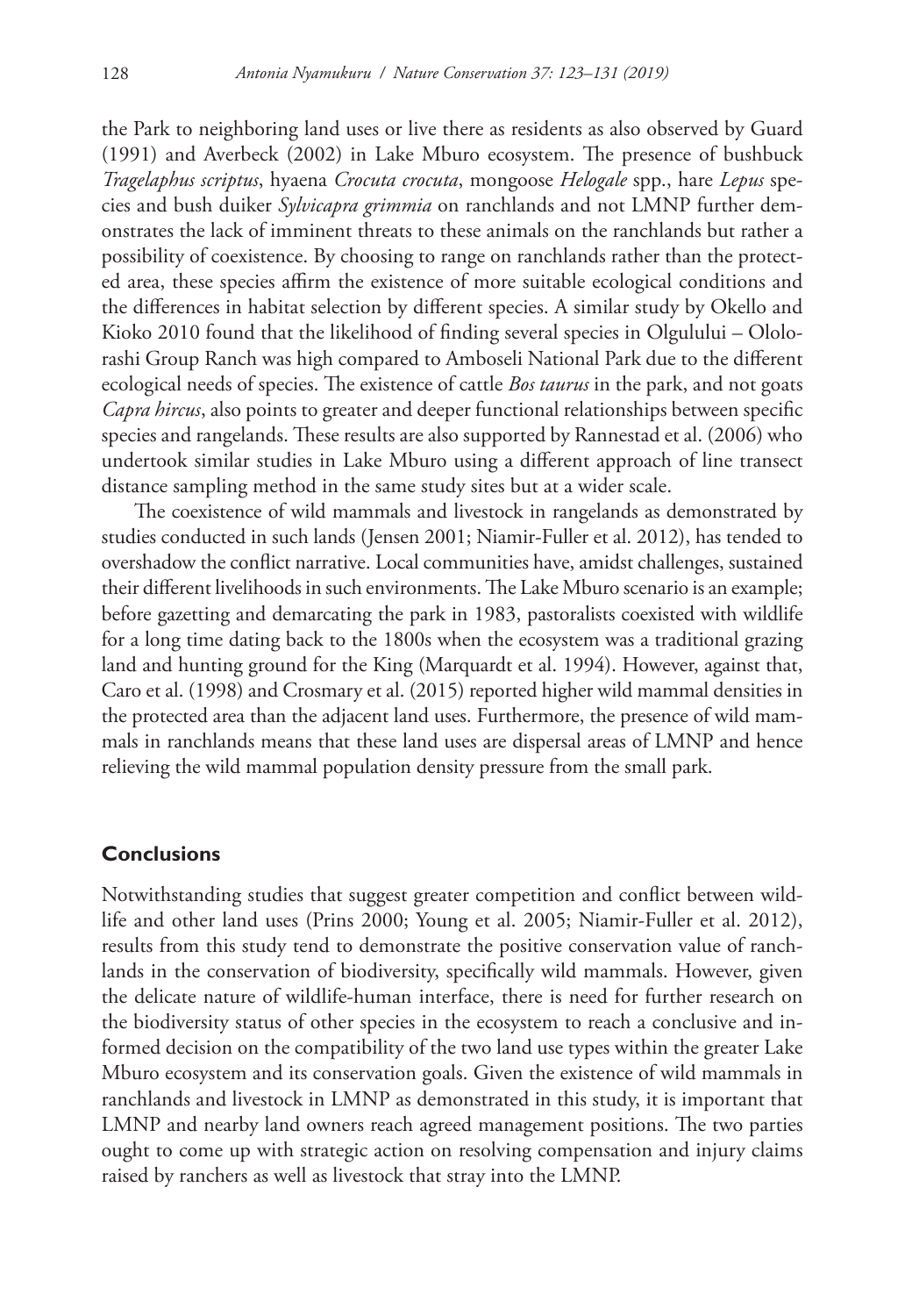#### **Acknowledgements**

I thank the ranchers and Uganda Wildlife Authority for granting me permission to access the ranchlands and LMNP. Fred Matovu supported in data collection. Norwegian Programme for Capacity Building in Higher Education and Research for Development (NORHED) under the NORAD programme funded this research (UGA-13/0019). I am grateful for useful comments from anonymous reviewers.

#### **References**

- Asner GP, Loarie SR, Heyder U (2010) Combined effects of climate and land‐use change on the future of humid tropical forests. Conservation Letters 3(6): 395–403. [https://doi.](https://doi.org/10.1111/j.1755-263X.2010.00133.x) [org/10.1111/j.1755-263X.2010.00133.x](https://doi.org/10.1111/j.1755-263X.2010.00133.x)
- Averbeck C (2002) Population Ecology of Impala (Aepyceros melampus) and Community-Based Wildlife Conservation in Uganda. PhD Thesis, Technische Universität München.
- Barnes RF (2001) How reliable are dung counts for estimating elephant numbers? African Journal of Ecology 39(1): 1–9. <https://doi.org/10.1111/j.1365-2028.2001.00266.x>
- Blösch U (2002) The Dynamics of Thicket Clumps in the Kagera Savanna Landscape, East Africa. PhD Thesis, Swiss Federal Institute of Technology, Zurich. [https://doi.org/10.3929/](https://doi.org/10.3929/ethz-a-004321555) [ethz-a-004321555](https://doi.org/10.3929/ethz-a-004321555)
- Boafo Y, Manford M, Barnes RF, Hema EM, Danquah E, Nandjui A, Dubiure UF (2009) Comparison of two dung count methods for estimating elephant numbers at Kakum Conservation Area in southern Ghana. Pachyderm 45: 34–40. [https://doi.](https://doi.org/10.13140/2.1.1919.5525) [org/10.13140/2.1.1919.5525](https://doi.org/10.13140/2.1.1919.5525)
- Broadbent EN, Asner GP, Keller M, Knapp DE, Oliveira PJ, Silva JN (2008) Forest fragmentation and edge effects from deforestation and selective logging in the Brazilian Amazon. Biological Conservation 141(7): 1745–1757. [https://doi.org/10.1016/j.bio](https://doi.org/10.1016/j.biocon.2008.04.024)[con.2008.04.024](https://doi.org/10.1016/j.biocon.2008.04.024)
- Caro TM, Pelkey N, Borner M, Campbell KLI, Woodworth BL, Farm BP, Kuwai J, Huish SA, Severre ELM (1998) Consequences of different forms of conservation for large mammals in Tanzania: Preliminary analyses. African Journal of Ecology 36(4): 303–320. [https://doi.](https://doi.org/10.1046/j.1365-2028.1998.00147.x) [org/10.1046/j.1365-2028.1998.00147.x](https://doi.org/10.1046/j.1365-2028.1998.00147.x)
- Crosmary W-G, Chamaillé-Jammes S, Mtare G, Fritz H, Côté SD (2015) Decline of sable antelope in one of its key conservation areas: The greater Hwange ecosystem, Zimbabwe. African Journal of Ecology 53(2): 194–205. <https://doi.org/10.1111/aje.12207>
- Geldmann J, Barnes M, Coad L, Craigie ID, Hockings M, Burgess ND (2013) 'Effectiveness of terrestrial protected areas in reducing habitat loss and population declines'. Biological Conservation 161: 230–238. <https://doi.org/10.1016/j.biocon.2013.02.018>
- Guard M (1991) The interaction Between Domestic Animals and Wild Ungulates in Lake Mburo National Park, Uganda: A question of Competition or Complementarity. Msc Thesis, Makerere University.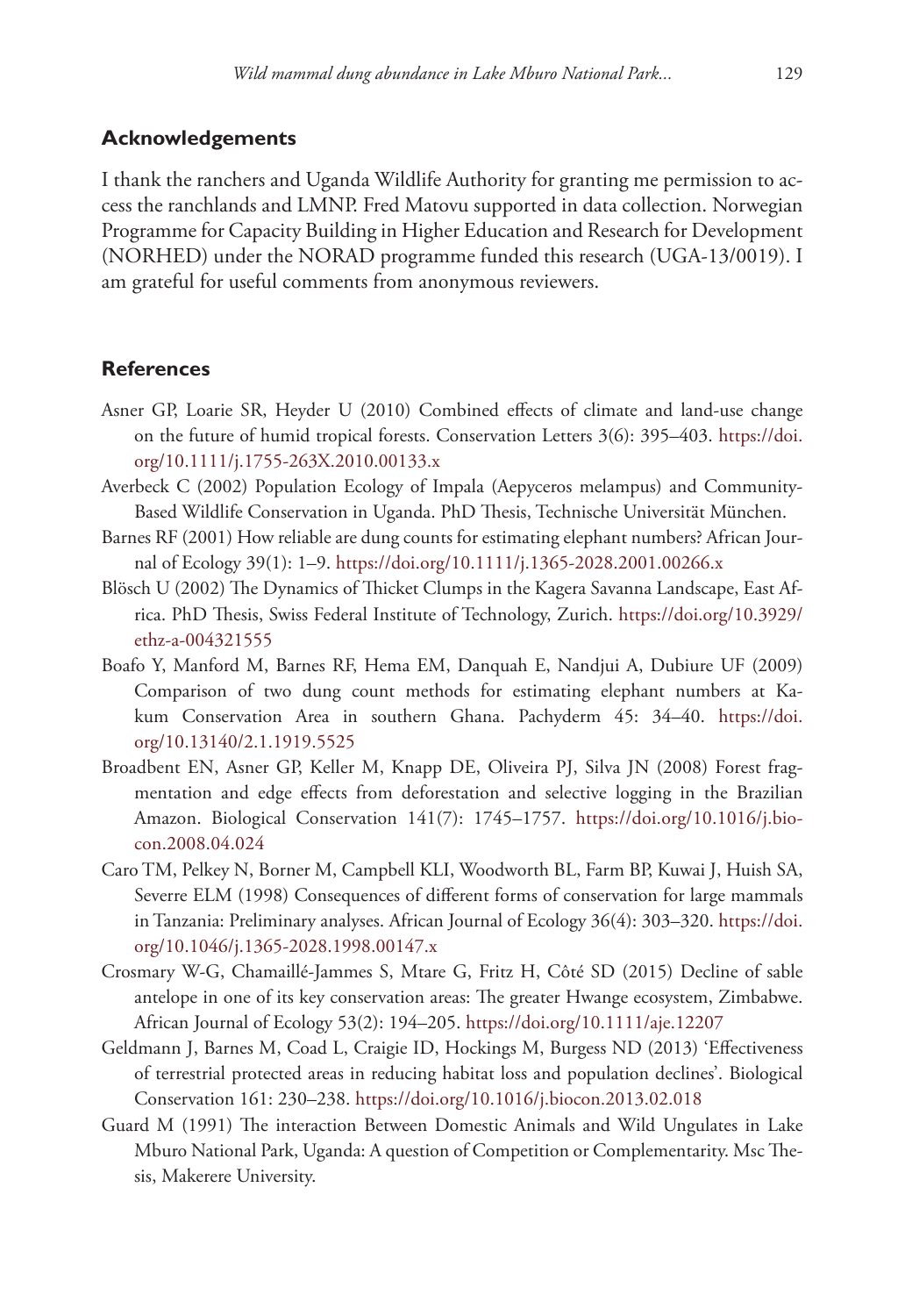- Jensen MN (2001) Can cows and conservation mix? Conservationists, ranchers, and scientists attempt to preserve biodiversity and the cowboy way of life. Bioscience 51(2): 85–90. [https://doi.org/10.1641/0006-3568\(2001\)051\[0085:CCACM\]2.0.CO;2](https://doi.org/10.1641/0006-3568(2001)051%5B0085:CCACM%5D2.0.CO;2)
- Kagoro‐Rugunda G (2004) Crop raiding around Lake Mburo National Park, Uganda. African Journal of Ecology 42(1): 32–41.<https://doi.org/10.1111/j.0141-6707.2004.00444.x>
- Karanth KU, Sunquist ME (1992) Population structure, density and biomass of large herbivores in the tropical forests of Nagarohole, India. Journal of Tropical Ecology 8(1): 21–35. <https://doi.org/10.1017/S0266467400006040>
- Kisamba-Mugerwa W, Pender J, Kato E (2006) Impacts of Individualization of Land Tenure on Livestock and Rangeland Management in Southwestern Uganda. Paper presented at the 11<sup>th</sup> Biennial Conference of International Association for Study of Common Property, Bali.
- Langdale-Brown I, Osmaston H, Wilson JG (1964) The Vegetation of Uganda and its Bearing on Land Use. Uganda Government Printer, Entebbe, 159 pp.
- Lindsey PA, Masterson CL, Beck AL, Romañach S (2012) Ecological, Social and Financial Issues Related to Fencing as a Conservation Tool in Africa. Fencing for conservation. Springer, 215–234. [https://doi.org/10.1007/978-1-4614-0902-1\\_12](https://doi.org/10.1007/978-1-4614-0902-1_12)
- Marchant R (2010) Understanding complexity in savannas: Climate, biodiversity and people. Current Opinion in Environmental Sustainability 2(1–2): 101–108. [https://doi.](https://doi.org/10.1016/j.cosust.2010.03.001) [org/10.1016/j.cosust.2010.03.001](https://doi.org/10.1016/j.cosust.2010.03.001)
- Marquardt M, Infield M, Namara A (1994) Socio-Economic Survey of Communities in the Buffer Zone of Lake Mburo National Park. Makerere Institute of Social Research, Kampala and Land Tenure Centre.
- Mistry J, Beradi A (2000) World Savannas. Routledge, London. [https://doi.](https://doi.org/10.4324/9781315839523) [org/10.4324/9781315839523](https://doi.org/10.4324/9781315839523)
- Niamir-Fuller M, Kerven C, Reid R, Milner-Gulland E (2012) Co-existence of wildlife and pastoralism on extensive rangelands: competition or compatibility? Pastoralism: Research. Policy & Practice 2: 1–14. <https://doi.org/10.1186/2041-7136-2-8>
- Nyamukuru A, Grytnes JA, Tabuti JRS, Totland Ø (2019) Unfenced Borders Cause Differences in Vegetation and Fauna Between Protected and Unprotected Areas in a Tropical Savanna. Tropical Conservation Science 12: 1–12. <https://doi.org/10.1177/1940082919870371>
- Okello MM, Kioko JM (2010) Contraction of Wildlife Dispersal Area in Olgulului- Ololorashi Group Ranch Around Amboseli National Park, Kenya. The Open Conservation Biology Journal 4(1): 34–45. <https://doi.org/10.2174/1874839201004010034>
- Plumptre AJ, Harris S (1995) Estimating the biomass of large mammalian herbivores in a tropical montane forest: A method of faecal counting that avoids assuming a 'steady state' system. Journal of Applied Ecology 32(1): 111–120. <https://doi.org/10.2307/2404420>
- Prins HHT (1992) The pastoral road to extinction competition between wildlife and traditional pastoralism in East Africa. Environmental Conservation 19(2): 117–123. [https://](https://doi.org/10.1017/S0376892900030587) [doi.org/10.1017/S0376892900030587](https://doi.org/10.1017/S0376892900030587)
- Prins HHT (2000) Competition Between Wildlife and Livestock in Africa. Wildlife Conservation by Sustainable Use. Kluwer Academic Publishers, Boston, 51– 80. [https://doi.](https://doi.org/10.1007/978-94-011-4012-6_5) [org/10.1007/978-94-011-4012-6\\_5](https://doi.org/10.1007/978-94-011-4012-6_5)